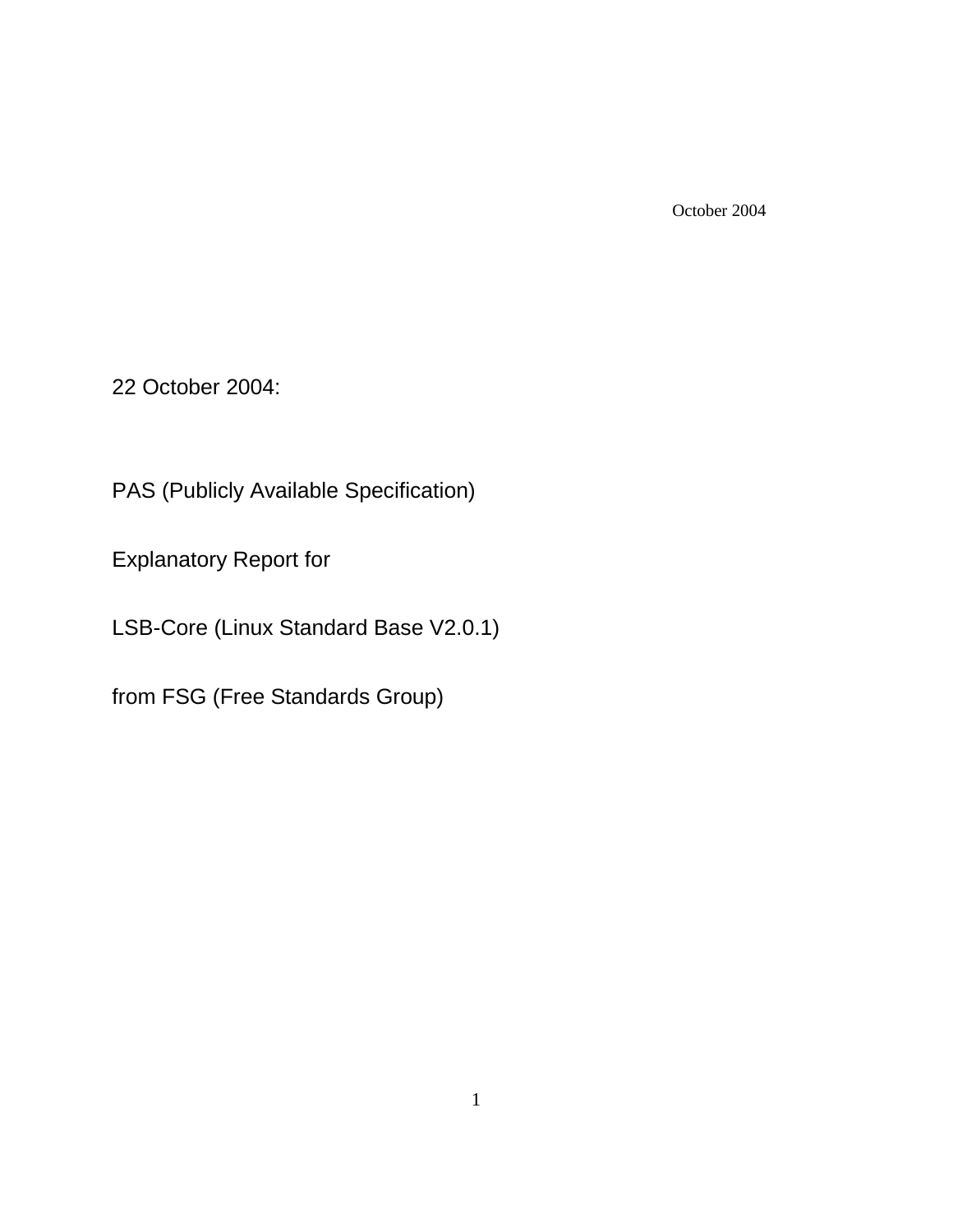### **1 Introduction**

This Explanatory Report is for the Free Standards Group (FSG) PAS Submission for the Linux Standard Base  $(LSB<sup>1</sup>)$  Core Specification.

This submission is being made in accordance with the criteria in JTC 1 N 7364, *ISO/IEC JTC 1 Directives, 5th Edition*, Annex M: "The Transposition of Publicly Available Specifications into International Standards – A Management Guide."

The Linux Standard Base is a development of the Free Standards Group, a California nonprofit, member supported organization devoted to the development of standards based on technology created by the open source community.

### **1.1 Background**

 $\overline{a}$ 

Software developed by the Open Source Community is a growing trend in information technology, especially in the rapidly evolving domains of the internet and the World Wide Web. Between 50% and 75% of internet activity (e.g. web servers, e-mail servers, DNS servers, client systems) utilizes open source software, and Linux<sup>2</sup>, an open source operating system, is estimated as having the fastest-growing market rate for server-based platforms. As the global reliance on open source software increases, so does the need for standards for open source community software.

The Free Standards Group was created to address this need through the merger of two open source community efforts, the Linux Standard Base (LSB) and the Open Internationalization Initiative (OpenI18N). These projects comprise the primary effort in FSG specification development, and have created specifications that codify the base foundation of the Linux operating system as it relates to application binary interfaces, and system internationalization. Both LSB and OpenI18N have been widely adopted by the open source community, certification processes have been established, and customers increasingly demand adherence to these specifications.

As the importance, relevance and ubiquity of these specifications has increased, in particular the Linux Standard Base (LSB Specification), so has the need to ensure their stability and international acceptance. FSG has been accepted by ISO/IEC JTC 1 as a PAS (Publicly Available Specification) Submitter with the intent of submitting the LSB for PAS Transposition, and to subsequently submit additional specifications appropriate to becoming International Standards.

<sup>&</sup>lt;sup>1</sup>The term "LSB" is used for the entire set of specifications that describe the binary interface to an opensource system, the set of tools, tests and related materials, as well as the name of the project and working group that developed them. Wherever possible in this document the term is qualified to indicate which is appropriate.

<sup>&</sup>lt;sup>2</sup> Technically the term "Linux" refers only to the operating system kernel itself. When packaged with a variety of other Open Source Software into a complete system, that system should be called "GNU/Linux". However, in common usage, the term "Linux" often means "GNU/Linux". Further information about this terminology can be found at http://www.gnu.org/gnu/linux-and-gnu.html.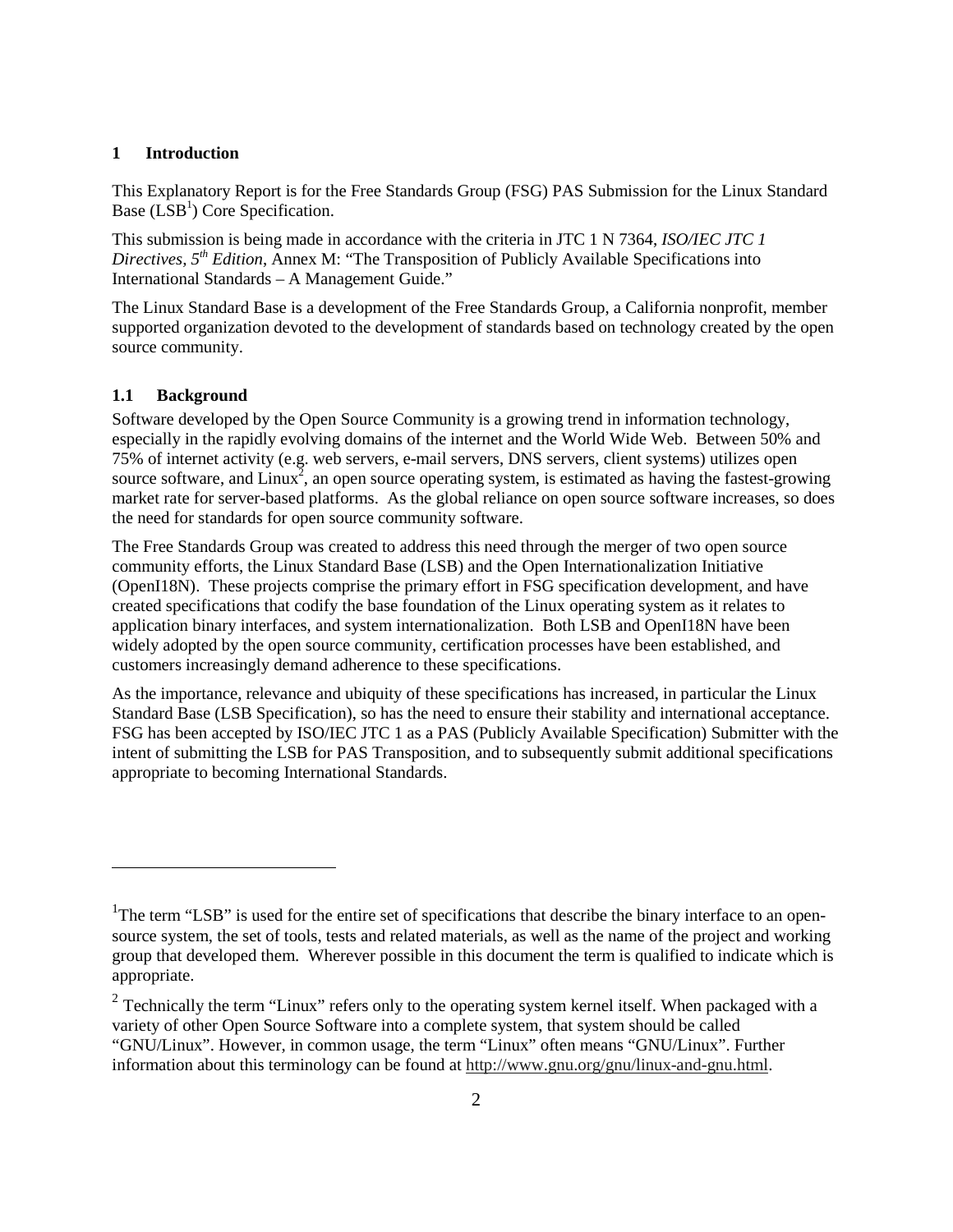### **1.2 Relationship of Linux and Linux standards to this Specification**

This report is for the Linux Standard Base Core Specification, a set of specifications that define the elements necessary for an implementation of a GNU/Linux-like system. The definition of LSB corresponds to the definition for the term adopted by the ISO/IEC JTC 1 Linux Study Group in May 2003, Resolution 2003-05-1:

Whereas the Linux Study Group recognized many possible interpretations of the scope of Linuxrelated terms,

Resolved that, for the purposes of this meeting and the materials arising from it, the following definitions will be used:

a) "LSB ABI layer": the binary interface of the kernel, C library, I18N functionality and core utilities corresponding to the APIs presented in ISO/IEC 9945: 2003 POSIX;

b) "LSB": the LSB ABI layer plus those other sections in the Linux Standard Base (LSB) document, namely Packaging, File Hierarchy, User and Groups and System Initialization;

c) "Linux Distribution": everything on any vendor's Linux release.

The Linux Standard Base Specification is actually a set of specifications:

- a. A generic Core specification, common to all architectures and to all conforming implementations
- b. A set of architecture-specific supplements that adapt the core specification to a particular architecture
- c. Add-on modules that provide additional, application specific functionality; e.g. a Graphics module, a Desktop module, etc. Add-on modules may also be split into generic and architecturespecific parts.

This submission covers the generic LSB Core module and the mature, stable architecture-specific supplements for the core for a number of processor architectures. Future submissions are intended for other modules.

In particular, this submission is comprised of the following parts:

 $\overline{a}$ 

- 1. LSB-Core: the generic (architecture independent) core specification,
- 2. LSB-Core-IA32: the architecture specific supplement for Intel® 32 bit processors (also known as x86 family),
- 3. LSB-Core-IA64: the architecture specific supplement for the Intel® Itanium® processor family,
- 4. LSB-Core-AMD64: the architecture specific supplement for Advanced Micro Devices 64 bit processors<sup>3</sup>,
- 5. LSB-Core-PPC32: the architecture specific supplement for IBM's 32 bit PowerPC™ family,
- 6. LSB-Core-PPC64: the architecture specific supplement for IBM's 64 bit PowerPC<sup>TM</sup> family,

<sup>&</sup>lt;sup>3</sup> Note: This architecture also covers select versions of the Intel® Pentium® 4 processor that support Intel® Extended Memory 64 Technology (Intel® EM64T) as an enhancement to Intel's IA-32 architecture on server and workstation platforms..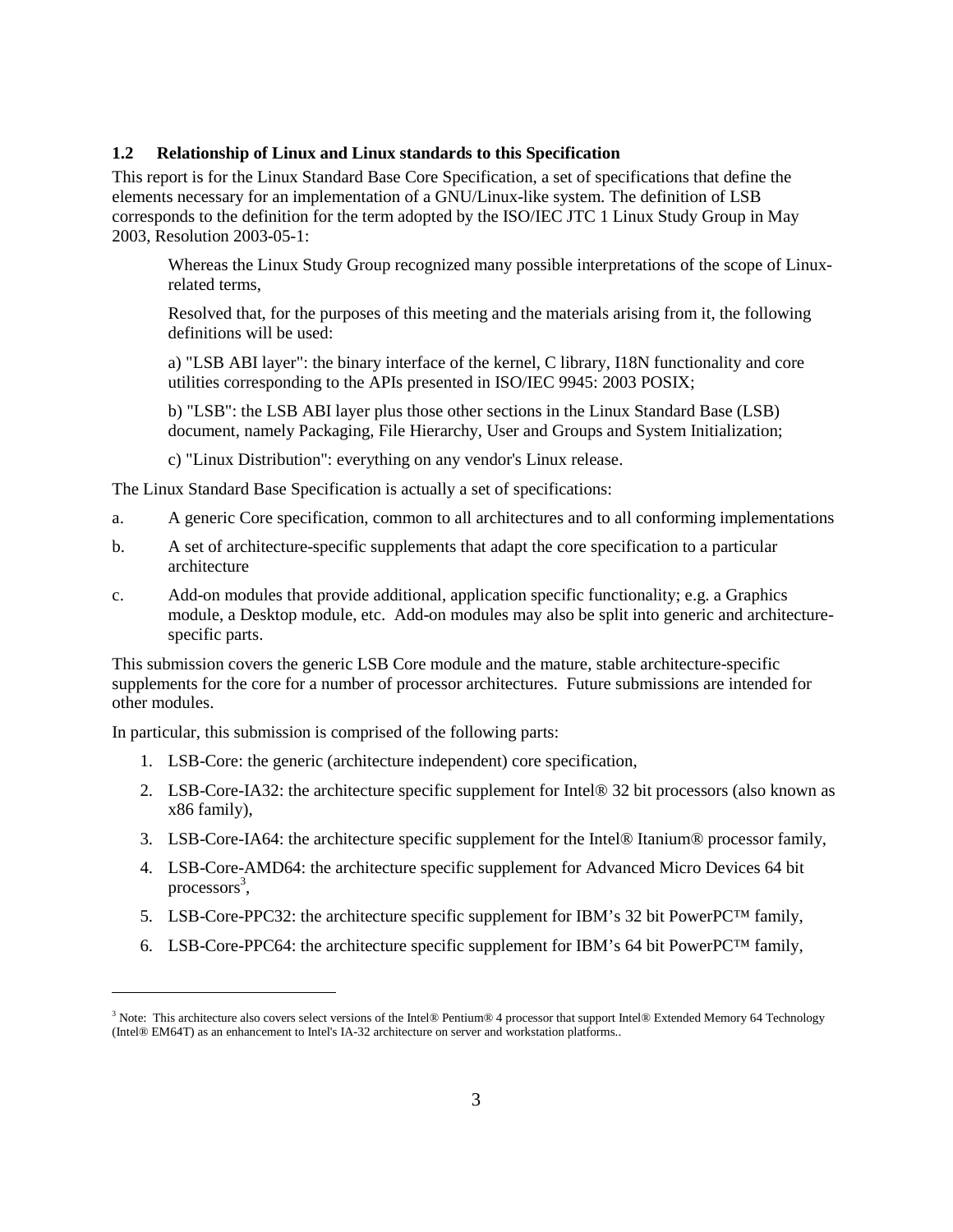- 7. LSB-Core-S390: the architecture specific supplement for IBM's S/390™ processor,
- 8. LSB-Core-S390X: the architecture specific supplement for IBM's zSeries<sup>™</sup> processors.

# **1.3 Document Organization**

The remainder of this Explanatory Report provides the information requested in Clauses M7.4 of JTC 1 7364, Annex M. In addition, Section 2 provides information and proposals on changes to the specification during the transposition process and some comments on the nature and frequency of subsequent revisions.

# **2 Revisions**

# **2.1 Revisions to the Specification during the Transposition Process**

The Free Standards Group believes that SC 22 is the logical entity within JTC 1 to be tasked with the management of the transposition, and in particular handling of comments and the ballot resolution process. The FSG offers Nick Stoughton as project editor for the documents. The FSG is willing to provide his services for comment and ballot resolution, and convener of any ongoing editing group. The FSG has a Category A liaison relationship with SC 22.

The FSG has previously requested that the international community represented in JTC 1 be encouraged to participate in the public review and comment process on the LSB, and notes that SC 22 encouraged its NBs to do so on several occasions. In part because of this participation, it is hoped that by the time the document was approved by the FSG Board and submitted to JTC 1 for Transposition, additional changes would be relatively small and minor. The FSG is willing to work with the National Bodies to resolve any and all comments arising during transposition. However, as the FSG does not want there to be any divergence between an FSG specification and its equivalent International Standard, any changes required due to transposition would also affect the FSG specification. This requires that all changes are developed cooperatively. If major changes are recommended during ballot resolution and are agreed by the process participants, the FSG proposes that these changes be contributed to the FSG for consideration within the next version of the specification.

## **2.2 Control and Maintenance of the Specification**

## **2.2.1 Ongoing Maintenance**

Document JTC 1 N 7364, Annex M provides for flexibility in establishing, between JTC 1 and a PAS Submitter, provisions for ongoing defect correction and maintenance of a document once transposed.

The FSG has in place well-developed processes for defect correction and ongoing maintenance, which are already open to participation by all interested parties. The FSG therefore proposes that JTC 1 and FSG establish an Editor's Group consistent with the JTC 1 Directives. This group should have representation from JTC 1 National Bodies and FSG members, and have the intent of identifying, recording and developing defect corrections and providing maintenance that can readily be applied simultaneously to the FSG specification and the JTC 1 standard.

It is anticipated that defect corrections will be collected into Technical Corrigenda on no more frequently than an annual basis. As a Technical Corrigenda item can change the meaning of the standard, as such all technical corrigenda require formal approval by both JTC 1 and FSG.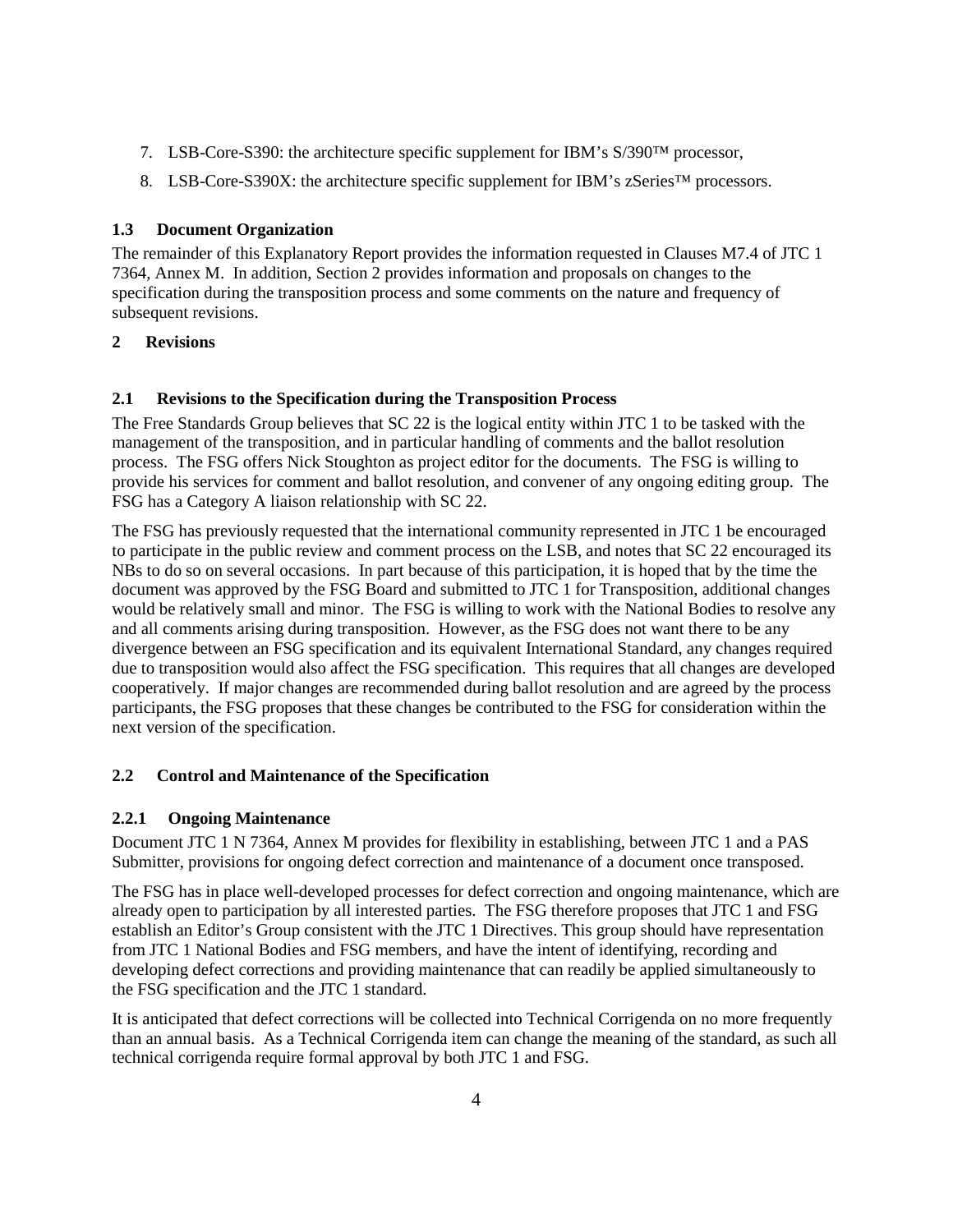## **2.2.2 Major Revisions of the Specification**

It is extremely important that there not be two separate versions of the LSB Core Specification (i.e., the "FSG" Standard" and the "ISO/IEC Standard." To this end the document will be developed within a group comprising experts from any source, as it has been so far (i.e. national body representatives, FSG members, and other experts), balloted by the FSG as a version release of the LSB Core Specification, and finally transposed to JTC 1 via a PAS Transposition ballot.

The Linux and open source community is characterized by rapid technological enhancements, and as such, the FSG might expect a revision cycle shorter than five years. At the same time, while the FSG would like to revise the specification as needed, it notes the need for stability for many of its members and for the Linux development community. To balance these requirements, the FSG anticipates a major revision to the LSB Core Specification approximately every three years.

## **3 Organization's (FSG) Acceptance Criteria as a PAS Submitter**

Clause M7.3 of JTC 1 N 7364, Annex M requests information to determine the acceptability of an organization as a potential PAS Submitter. The conditions for FSG's recognition as a PAS Submitter have not changed. This information is documented in FSG's PAS Submitter Application, document JTC 1 N 7166, *Application from the Free Standards Group to be a Recognized PAS Submitter of Publicly Available Specifications*. The application was approved as documented in JTC 1 N 7277, *Responses to comments on ISO/IEC JTC 1 N 7277, Summary of Voting for JTC 1 N 7166, Application from the Free Standards Group to be a Recognized PAS Submitter of Publicly Available Specifications*. The above documents are all available on the JTC 1 web site at http://www.jtc1.org.

#### **4 Document Related Criteria**

The criteria requested in M7.4 of JTC 1 N 7364, Annex M, are addressed in the following subclauses.

## **4.1 Quality**

*Within its scope the specification shall completely describe the functionality (in terms of interfaces, protocols, formats, etc.) Necessary for an implementation of the PAS. If it is based on a product, it shall include all the functionality necessary to achieve the stated level of compatibility or interoperability in a product independent manner.*

## **4.1.1 Completeness (M)**

- *a) How well are all interfaces specified?*
- *b) How easily can implementation take place without need of additional description ?*
- *c) What proof exists for successful implementation (e.g. availability of test results for media standards)?*

The LSB Core Specification fully describes the implementation model of a conforming system and incorporates only established existing practice within the open source community. The LSB is a wellaccepted and established specification. It has a substantial certification program, and currently well over twenty successful implementations exist derived from the LSB Specification.

The LSB Specifications are written in OASIS V4.1 Docbook SGML. Portions of the specification are produced from a database (www.linuxbase.org/spec/db.shtml) designed and maintained by the Free Standards group LSB Project. The specification tree includes a file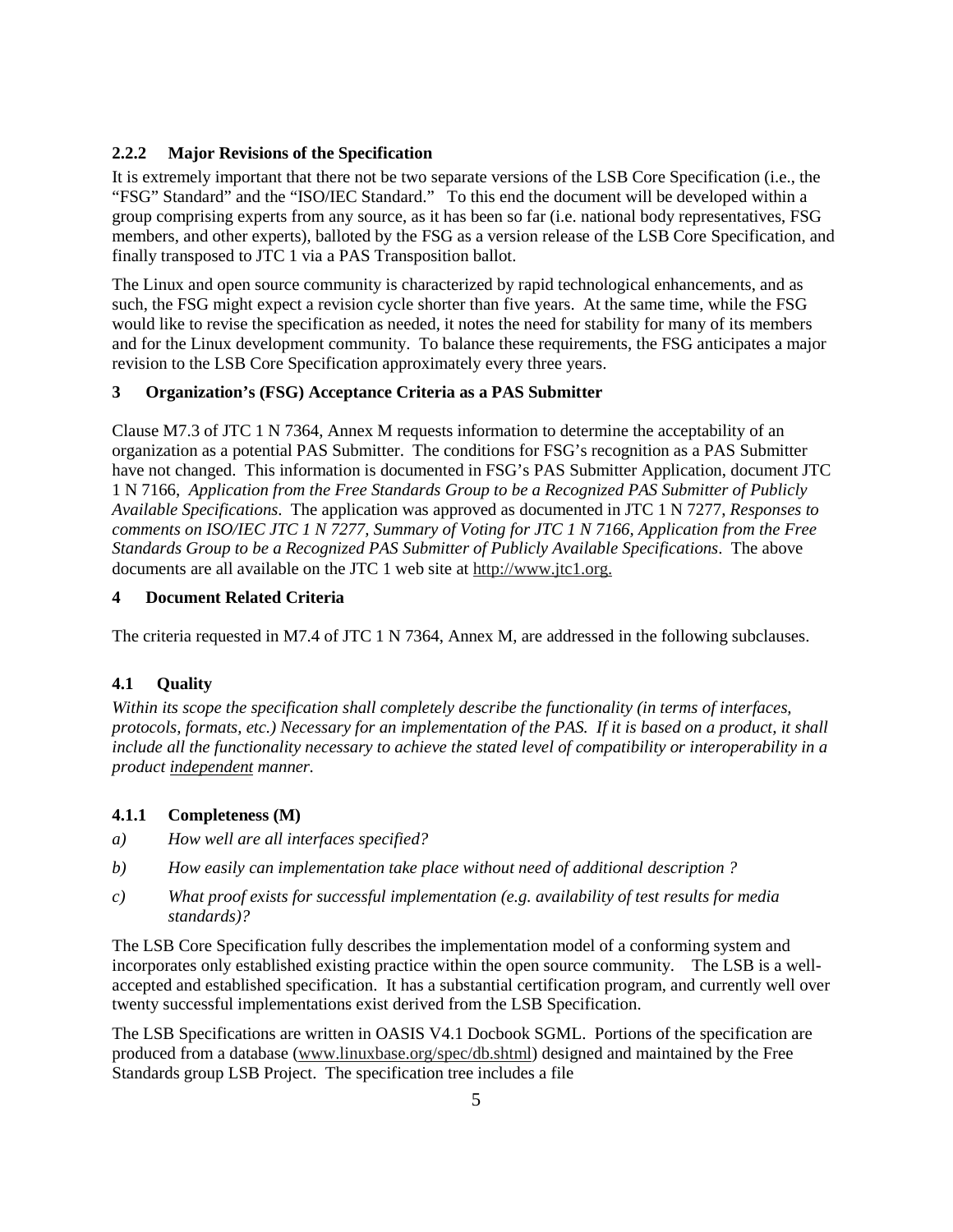(www.linuxbase.org/spec/build/lsb20.html) which describes how to build the specification from the CVS Docbook source, which itself may be checked out from the LSB project at (gforge.freestandards.org/scm/?group  $id=5$ ).

Where interfaces are fully described in other specifications, they are specified by normative reference only, e.g. "The xxxx function shall behave as described in ISO/IEC 9945 "Portable Operating System Interfaces (POSIX)". They are not further described in the LSB Core Specification, and an implementer may need to have multiple specifications available in order to fully understand all of the interfaces included.

As noted above, the LSB Core Specification as submitted for PAS Transposition consists of the generic LSB Core Specification plus the mature architecture specifications.

## **4.1.2 Clarity**

*a) What means are used to provide definitive descriptions beyond straight text?*

*b) What tables, figures, and reference materials are used to remove ambiguity?* 

*c) What contextual material is provided to educate the reader?* 

Use of a standard documentation implementation of SGM (Oasis V4.1 Docbook SGML) contributes largely to definitive descriptions. In addition, the use of a database to generate much of the LSB specification (see 3.1.1 above) ensures the precise replication of text, tables or code samples wherever required without the potential for misrepresentation.

Substantial tables and reference materials are provided within the specification and separately as part of the documentation for Linux, the Linux Standard Base, and are generally available at the FSG LSB Project website at www.linuxbase.org.

In addition, numerous presentations that have been written by the LSB Project, including tutorials, are available at www.linuxbase.org.

#### **4.1.3 Testability (M)**

*The extent, use and availability of conformance/interoperability tests or means of implementation, verification (e.g. availability of reference material for magnetic media) shall be described, as well as the provisions the specification has for testability.* 

*The specification shall have had sufficient review over an extended time period to characterise it as being stable*.

An extensive set of test tools, tests and development tools, together with a sample implementation and application battery are provided along with the LSB specification(s) and are available from the LSB Project downloads page at www.linuxbase.org.

The initial LSB specification (LSB 1.0) has been available since 1999 and has received extensive attention from the Linux community and the contributors who are part of the LSB Project, and extensive test tools, a sample implementation and reference models have been developed over the life of the LSB which are available from the Linux Base Project website. As indicated above a substantial number of Linux implementations have been certified by the FSG as conforming to the LSB.

The LSB is evolved through the continuous evaluation of the specification and submittal of bug reports and candidate fixes, which are consolidated together with functional improvements and tested on a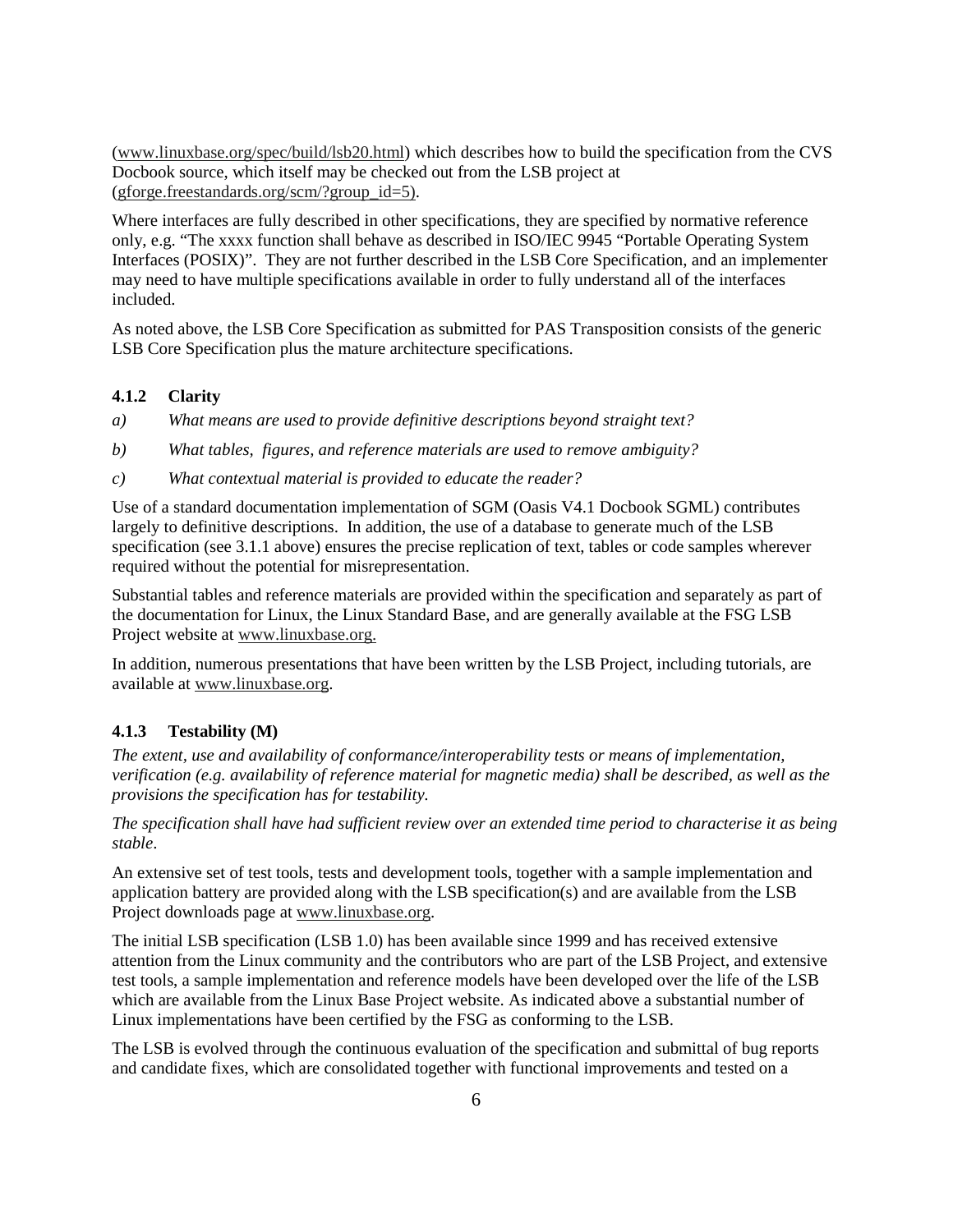regular basis. Periodically a release candidate is prepared which undergo substantial testing, review and correction before becoming a release, thereby ensuring correctness, testability and stability.

### **4.1.4 Stability (M)**

- *a) How long has the specification existed, unchanged, since come form of verification (e.g. prototype testing, paper analysis, full interoperability tests) has been achieved?*
- *b) To what extent and for how long have products been implemented using the specification?*
- *c) What mechanisms are in place to track versions, fixes, and addenda?*

As indicated above the initial LSB specification has been available since 1999 and has received extensive attention, scrutiny and feedback from the Linux community. The first version that received significant support and included a certification program was version 1.2 in 2001. Version 1.3, released in 2003, saw widespread adoption, with all of the major Linux distributions (i.e. implementations) participating. Major Linux implementations based on the LSB, and certified as conforming to it, have been available for more than two years and are very widely implemented.

The most recent revision, Version 2.0, was published in August 2004. This edition is far better aligned with other ISO standards, especially ISO/IEC 9899 (C) and ISO/IEC 9945 (POSIX), and includes some additional libraries that are required by end user application developers.

The LSB Project uses Bugzilla, a very well-known bug tracking system in the open source community, for identification, reporting and tracking of bug and error reports. The project also uses a formal code management system to maintain the daily test releases and candidate releases and ensure accurate versioning of the LSB specification and related specifications.

A subgroup of the LSB project manages future requirements, tracking candidate interfaces for suitability, and recommending appropriate actions for future revisions. The LSB Futures group is tasked with

- \$ Creating and maintaining a list of criteria for evaluating and categorizing potential candidates
- \$ Gathering and publishing a list of potential candidates based on input from the development community and by analyzing the existing body of Linux software. This list is dynamic and reflects the status of candidates at any given time
- \$ Manages each identified candidate from identification, categorization and investigation through publishing on the World Wide Web, categorization and ultimate presentation to the LSB for inclusion
- \$ Presents an unambiguous set of candidate specifications
- \$ Follows a fast track process to build an ABI definition and validation suites

### **4.1.5 Availability (M)**

- *a) Where is the specification available (e.g. one source, multinational locations, what types of distributors?)*
- *b) How long has the specification been available?*
- *c) Has the distribution been widespread or restricted? (describe situation)*
- *d) What are the costs associated with specification availability?*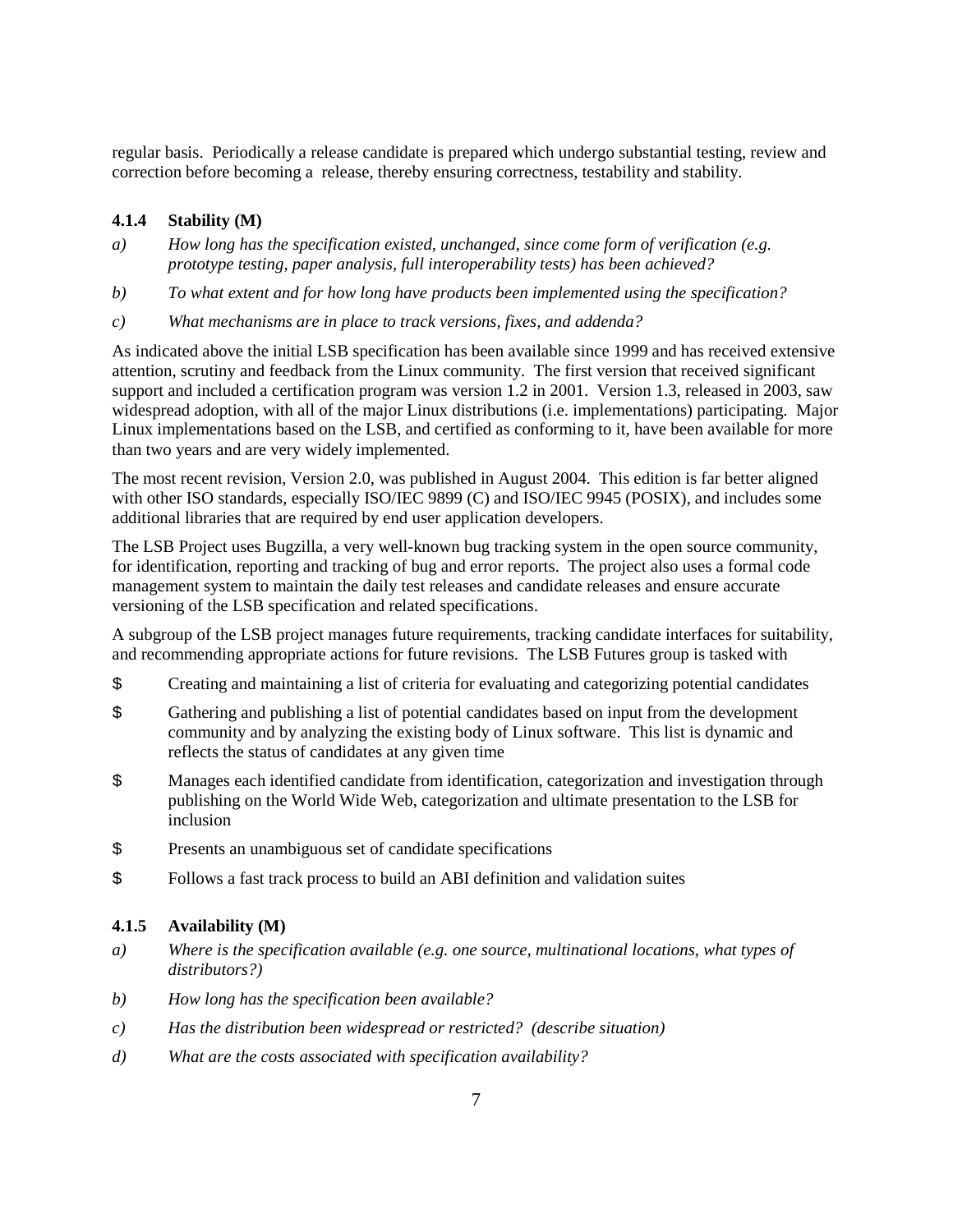The LSB Core Specification is available on the Internet from the LSB Project at www.linuxbase.org. All previous versions of the specification are also available for review at this website. The original LSB specification, LSB 1.0, has been available since mid-2000. The first widely implemented version was LSB 1.2, available in 2001.

The specification is distributed with no restrictions and at no cost from the FSG. The LSB is developed with a copyright to the FSG, subject to the GFDL, as are any textual passages extracted from other copyrighted documents (with permission). The GFDL permits any other interested body to distribute a document to which it applies.

## **4.2 Consensus (M)**

*The accompanying report shall describe the extent of (inter)national consensus that the document has already achieved.*

### **4.2.1 Development Consensus**

- *a) Describe the process by which the specification was developed.*
- *b) Describe the process by which the specification was approved.*
- *c) What "levels" of approval have been obtained?*

The LSB Core Specification was created and evolved under the open process set forth in the Bylaws of the Free Standards Group and available on the FSG website at www.freestandards.org. The open source community process allows participation from any and all interested parties and is carried out electronically across the internet to ensure ready access and minimal boundaries to participation. A small number of developers are tasked to update the written specification based on the results of discussions and deliberations on submitted material. This ensures a consistent editing style and prevents abuse of the system.

Documents are reviewed publicly and proposed changes are discussed by an open meeting of reviewers. Any rejected changes must have a suitable rationale, and an appeals process exists. The LSB workgroup steering committee (who represent each of the subgroups within the project) must have unanimous approval for any change. Ultimately the FSG Board of Directors must approve any new candidate for release, and has approved the version of the LSB Core Specification (V2.0.1) submitted to JTC 1 for PAS Transposition.

## **4.2.2 Response to User Requirements:**

- *a) How and when were user requirements considered and utilised?*
- *b) To what extent have users demonstrated satisfaction?*

Users are involved in the development of the specification at all stages, as are developers, testers, and other contributors. Please note the discussion of the LSB-Futures group under Section 4.1.4 and refer to www.linuxbase.org/futures for more information and the process of collecting user requirements.

User satisfaction is also demonstrated and can be inferred from the large number of successful certified LSB implementations, and the success of the GNU/Linux system in the marketplace.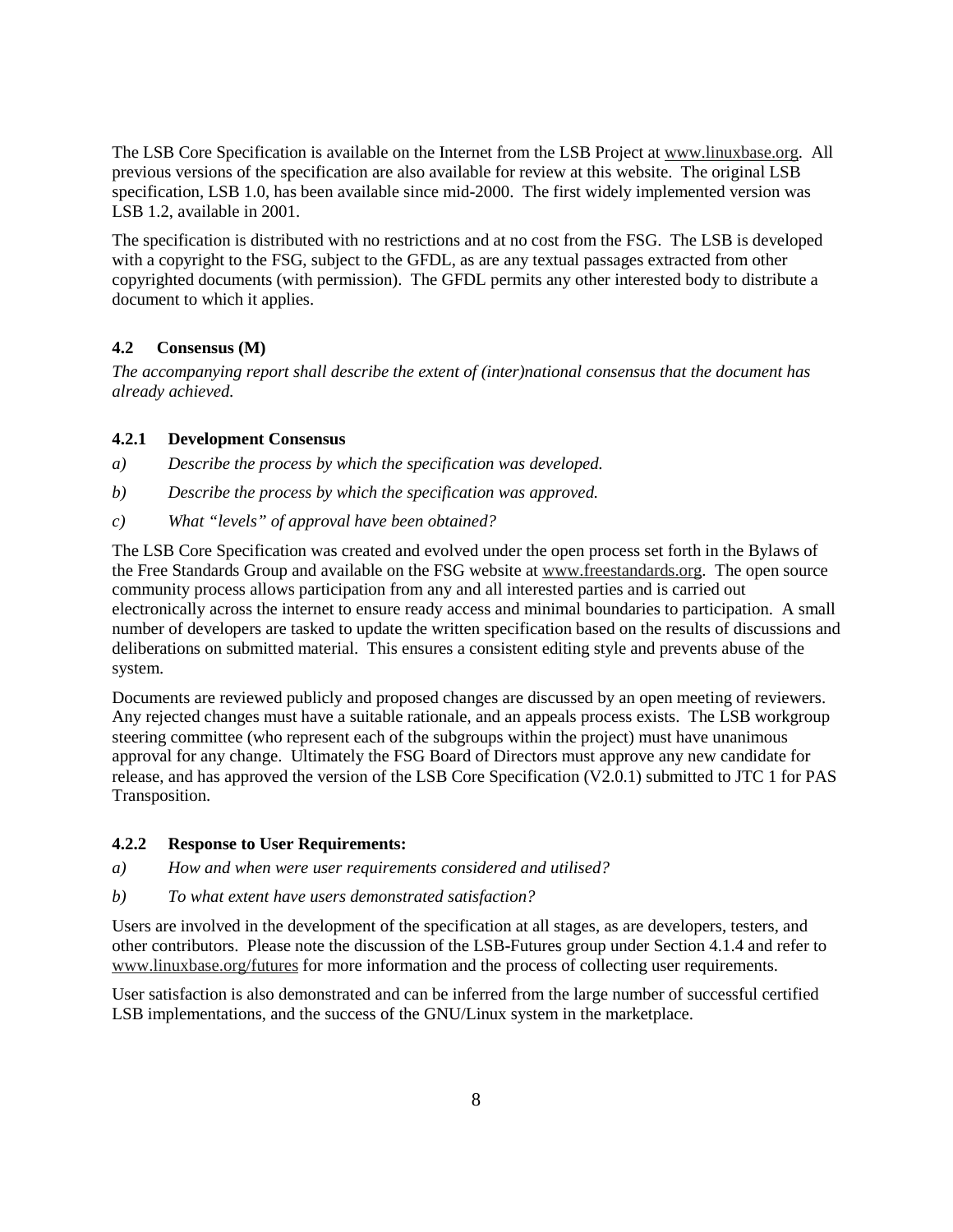### **4.2.3 Market Acceptance:**

- *a) How widespread is the market acceptance today? Anticipated?*
- *b) What evidence is there of market acceptance in the literature?*

The LSB Core Specification has been implemented widely, and implementations of LSB-conforming systems account for millions of installed systems. A wide variety of papers and books involving GNU/Linux and the Linux Standard Base exist in literature, not only as symposia presentations but as popular documentation, reference and "how-to" manuals for GNU/Linux users and experimenters. IBM Press has recently published a book, "Building Applications with the Linux Standard Base." There were nearly 200 news references related to the recent announcement of LSB 2.0 on the World Wide Web, including the front page of the *Wall Street Journal*.

## **4.2.4 Credibility:**

- *a) What is the extent and use of conformance tests or means of implementation verification?*
- *b) What provisions does the specification have for testability?*

The Free Standards Group conducts a formal certification program for the Linux Standard Base to ensure implementation conformance with the specification. Detailed information on the LSB Certification Program is available from the LSB Certification Authority at http://www.opengroup.org/lsb/cert/. The Guide to LSB Certification is available at

http://www.opengroup.org/lsb/cert/docs/LSB\_Certification\_Guide.html, and the LSB Certification Register can be viewed at http://www.opengroup.org/lsb/cert/register.html. The Linux Standard Base project makes extensive test suites available that can be found at http://www.linuxbase.org.

## **4.3 Alignment**

*The specification should be aligned with existing JTC 1 standards or ongoing work and thus complement existing standards, architectures and style guides. Any conflicts with existing standards, architectures and style guides should be made clear and justified.*

## **4.3.1 Relationship to Existing Standards:**

- *a) What international standards are closely related to the specification and how?*
- *b) To what international standards is the proposed specification a natural extension?*
- *c) How is the specification related to emerging and ongoing JTC 1 projects?*

The POSIX standard, ISO 9945-1 to 9945-4 (2003) form the basis of many of the interfaces specified in the LSB Core Specification, although there are some minor differences between POSIX and the LSB. These differences are being identified in ongoing work being performed under the auspices of ISO/IEC JTC 1 SC 22, specifically DTR 24715, which is expected to be available to SC 22 more or less at the same point as the LSB PAS Transposition is submitted. The LSB Core Specification is also closely tied to ISO/IEC 9899 (1999) Programming Language: C.

It is important to note that the current market share of Linux-based systems exceeds those of strictly conforming POSIX-based systems. It is the intent of the FSG to make as much of the LSB strictly POSIX-conforming as possible. At the same time, the FSG hopes that a future revision of POSIX will recognize that the standard needs to follow established industry practice, and will evolve the POSIX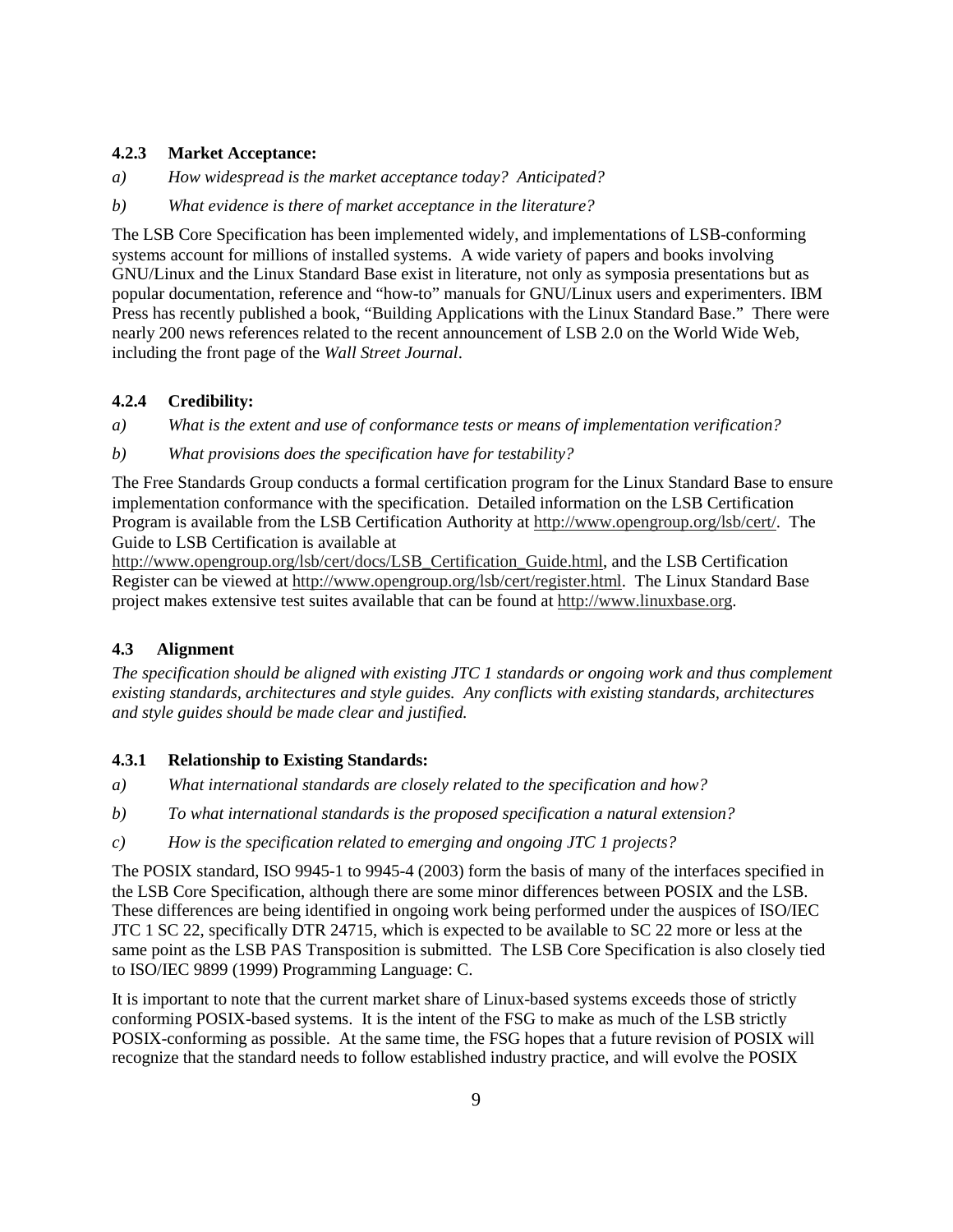standard by incorporating the appropriate changes to accommodate the LSB. This would make the LSB strictly POSIX-conformant without changes to the LSB which might adversely affect the large base of LSB conformant systems.

## **4.3.2 Adaptability and Migration:**

*a) What adaptations (migrations) of either the specification or international standards would improve the relationship between the specification and international standards?* 

An appropriate accommodation of the LSB in the existing POSIX standard, together with the intended evolution of the LSB specification would establish LSB conformant systems as being strictly conformant POSIX-based systems.

*b) How much flexibility do the proponents of the specification have?* 

The LSB is based on widespread existing practice. While the FSG is prepared to be as flexible as possible, it is usually hard to change such historic practice without losing consensus. Wherever possible, the FSG is prepared to work with upstream software maintainers and with other standards working groups to ensure that differences can be resolved.

*c) What are the longer-range plans for new/evolving specifications?* 

In the future, the FSG intends to submit additional LSB module specifications including  $C_{++}$  and Graphics, and may also seek to submit specifications from its other workgroups.

### **4.3.3 Substitution and Replacement:**

*a) What needs exist, if any, to replace an existing international standard? Rationale?* 

There are none known to the FSG.

*b) What is the need and feasibility of using only a portion of the specification as an international standard?* 

The LSB Core Specification is designed as a coherent single specification and the FSG does not believe it can be usefully subdivided.

*c) What portions, if any, of the specification do not belong in an international standard (e.g. too implementation-specific?)* 

While the platform-specific architectural specifications such as IA-32 are indeed implementation-specific, this refers to implementation upon a specific hardware architecture, and clearly multiple LSB implementations quite different in many characteristics could still exist upon, for example, the IA-32 architecture. FSG therefore feels that the architecture specifications do belong in the LSB Core Specification.

## **4.3.4 Document Format and Style**

*a) What plans, if any, exist to conform to JTC 1 document style?* 

The LSB-Core Specification is submitted to JTC 1 for PAS Transposition in two forms. In accordance with current JTC 1 usage the specification is submitted as a set of Word documents; one for the LSB generic Core module and one for each submitted conforming architecture implementation. Additionally, the specifications are provided as a set of hyperlinked HTML files, also one for the LSB generic Core